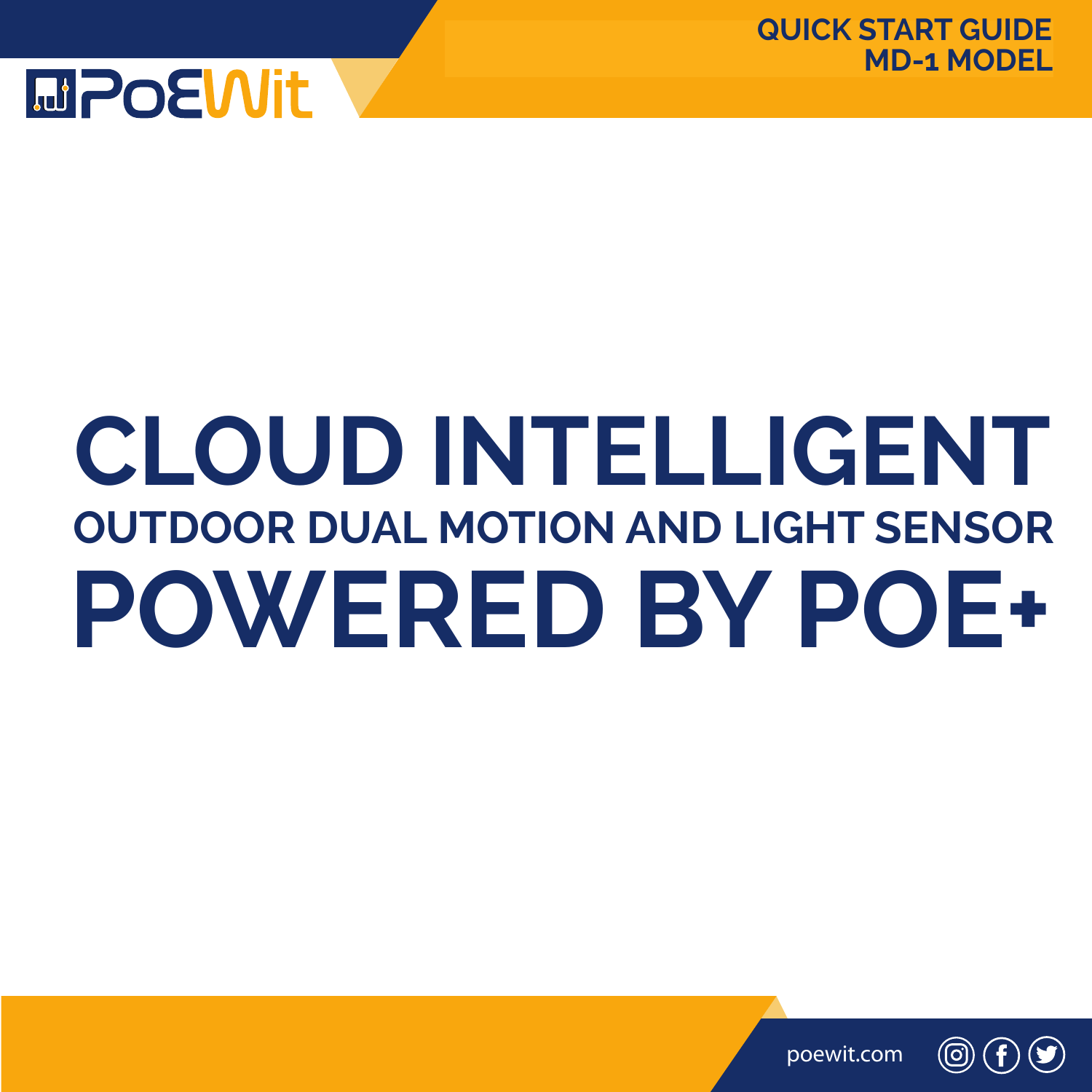

### **BEFORE YOU START**

#### **1) PACKAGE CONTENTS**

Confirm that you have the package contents as follows:

- 1. PoE powered motion detector and light sensor
- 2. Lens shield label



#### **2) PRODUCT DESCRIPTION**

PoEWit PoE powered passive infrared motion detector and light sensor can be mounted on either a wall or ceiling. It is waterproof and can automatically motion trigger PoEWit lighting hardware through cloud connectivity.

poewit.com

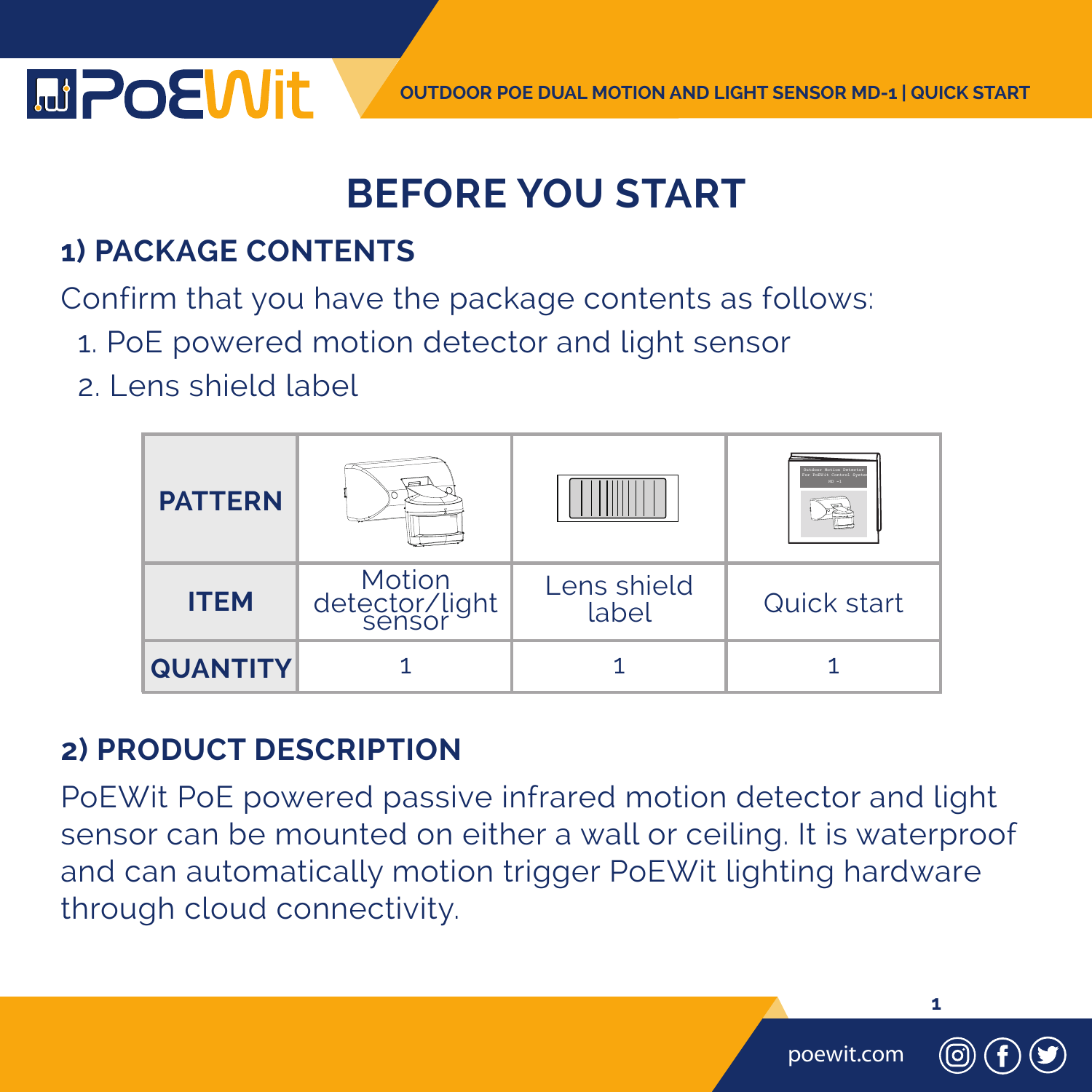#### **OUTDOOR POE DUAL MOTION AND LIGHT SENSOR MD-1 | QUICK START**

The MD-1 can be configured to trigger as many PoEWit lighting hardware as desired. The MD-1 is IOS and andriod app controlled; the user can adjust lux, time and sensitivity through the app.

 - Unique construction design for enabling wall mount and ceiling mount.

- The detector head can be adjusted 90° up / 40° down / 90° left / 90° right for detecting angle adjustment.

- A photocell is built-in to allow automatically switching on/off the light as per the preset lux value.
- Meet IP65 protection level.
- Dimensions:

**MPoEWit** 

- Wall mount:  $162.3 \times 98 \times 111.4$ mm  $(6.3 \times 3.85 \times 4.38$  inch)



poewit.com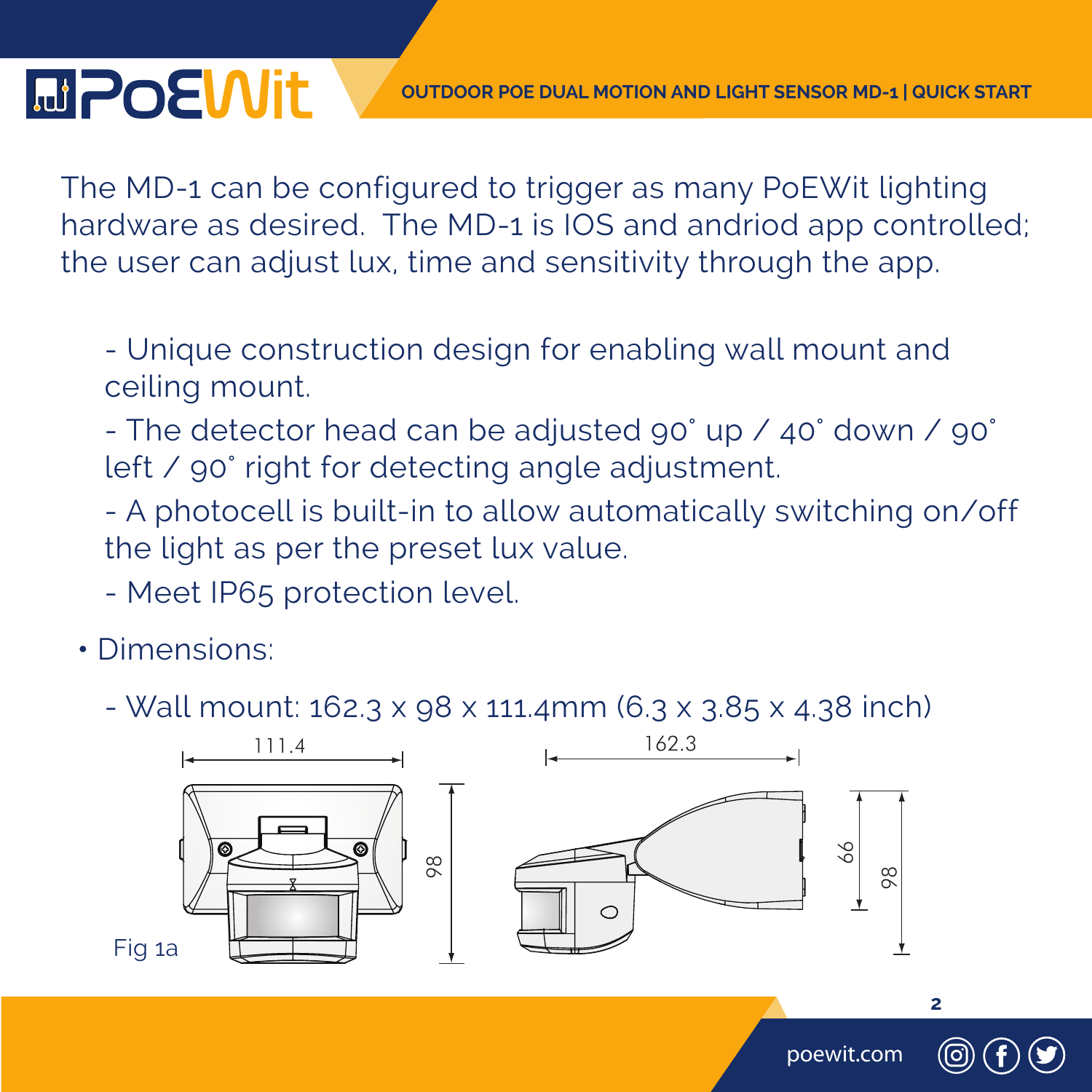#### **OUTDOOR POE DUAL MOTION AND LIGHT SENSOR MD-1 | QUICK START**

poewit.com

**3**

- Ceiling mount: 108 x 139.4 x 115.3mm (4.25 x 5.48 x 4.53 inch) Ceiling mount: 108 x 139.4 x 115.3mm



**3) INSTALLATION AND WIRING**

**MPoEWit** 

**•** Select a proper location.

 **•** It can be installed at the height of 2 - 4m (6.5 - 13.12 feet). It is recommended to install it at the height of 2m (6.5 feet) to gain optimal detection pattern; the detection range can reach up to 12m (39.37 feet) at the height of 2m (6.5 feet). (See fig 1)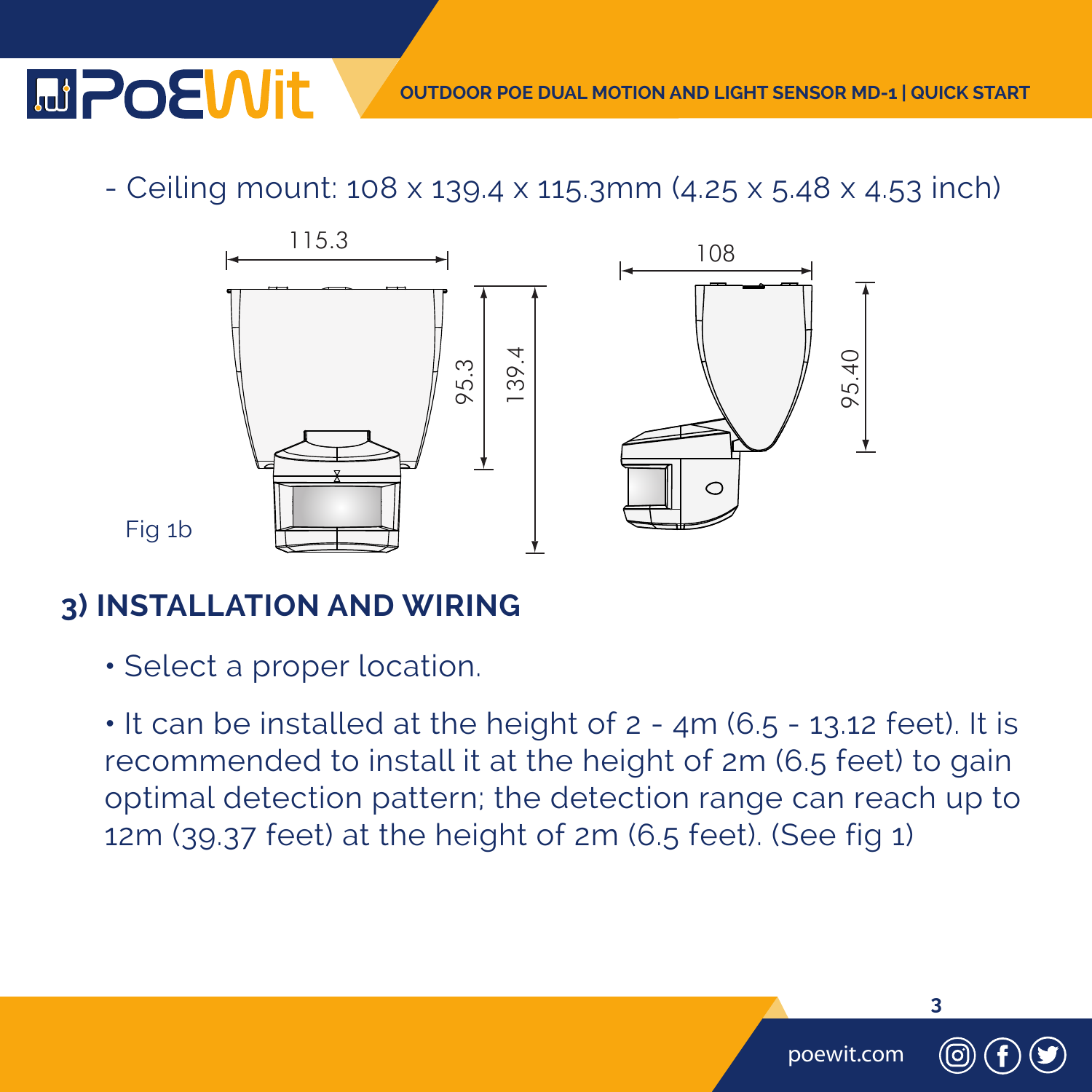## **MPOEWIt**

**OUTDOOR POE DUAL MOTION AND LIGHT SENSOR MD-1 | QUICK START**

poewit.com

**4**



#### Fig 2

• Helpful tips for installation

 - The optimal installation location can be both indoor or outdoor; garden, corridor, staircase, entrance, garage, public lavatory, outdoor parking area, household and office, etc.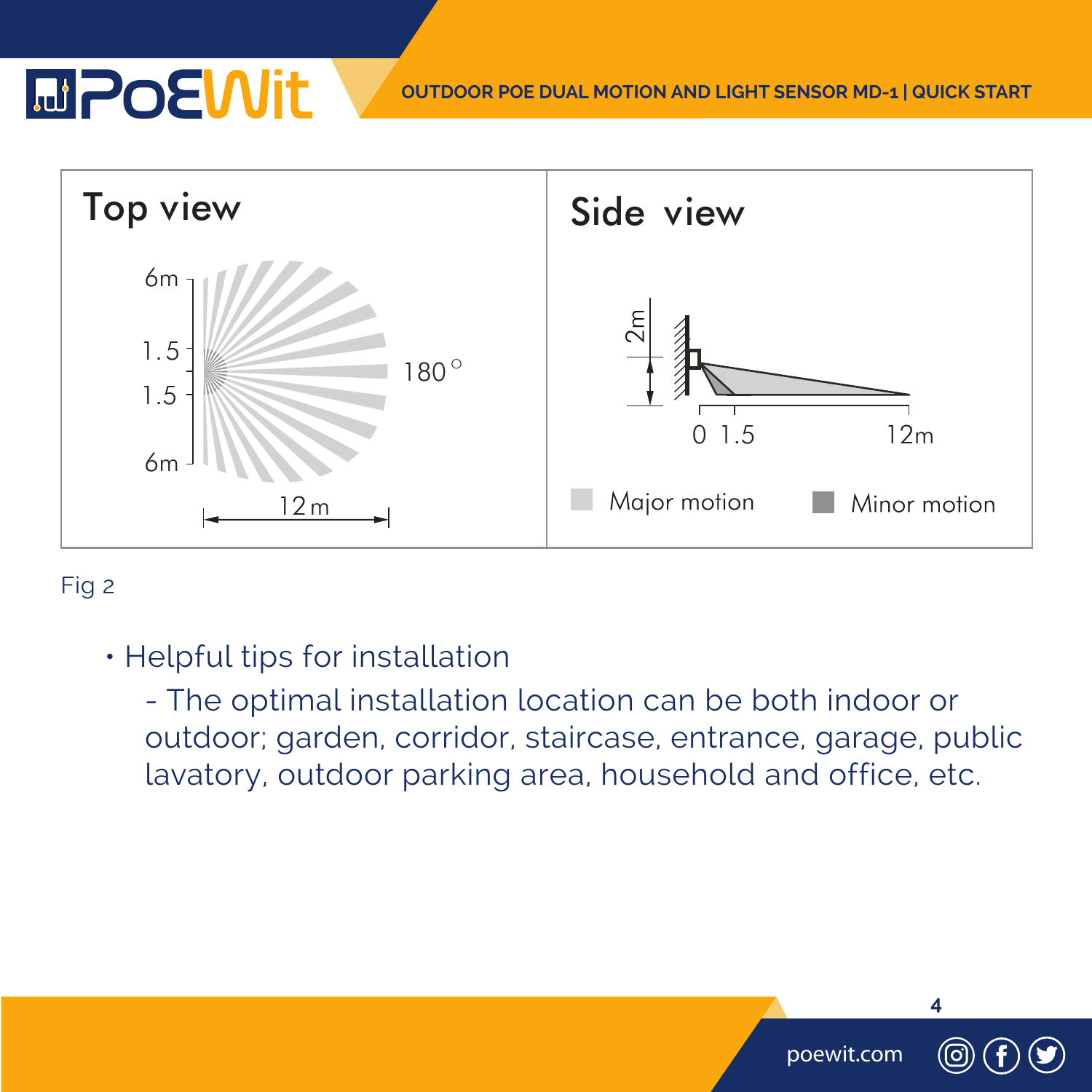- Since the detector responds to temperature change, please avoid the following conditions:

 1) Avoid pointing the detector towards the objects whose surfaces are highly reflective, such as mirror, swimming pool, etc.

 2) Avoid mounting the detector near heat sources, such as heating vents, air conditioners, lights, etc.

 3) Avoid aiming the detector towards objects which may be swayed by wind, such as curtain, tall plants, etc





Fig 3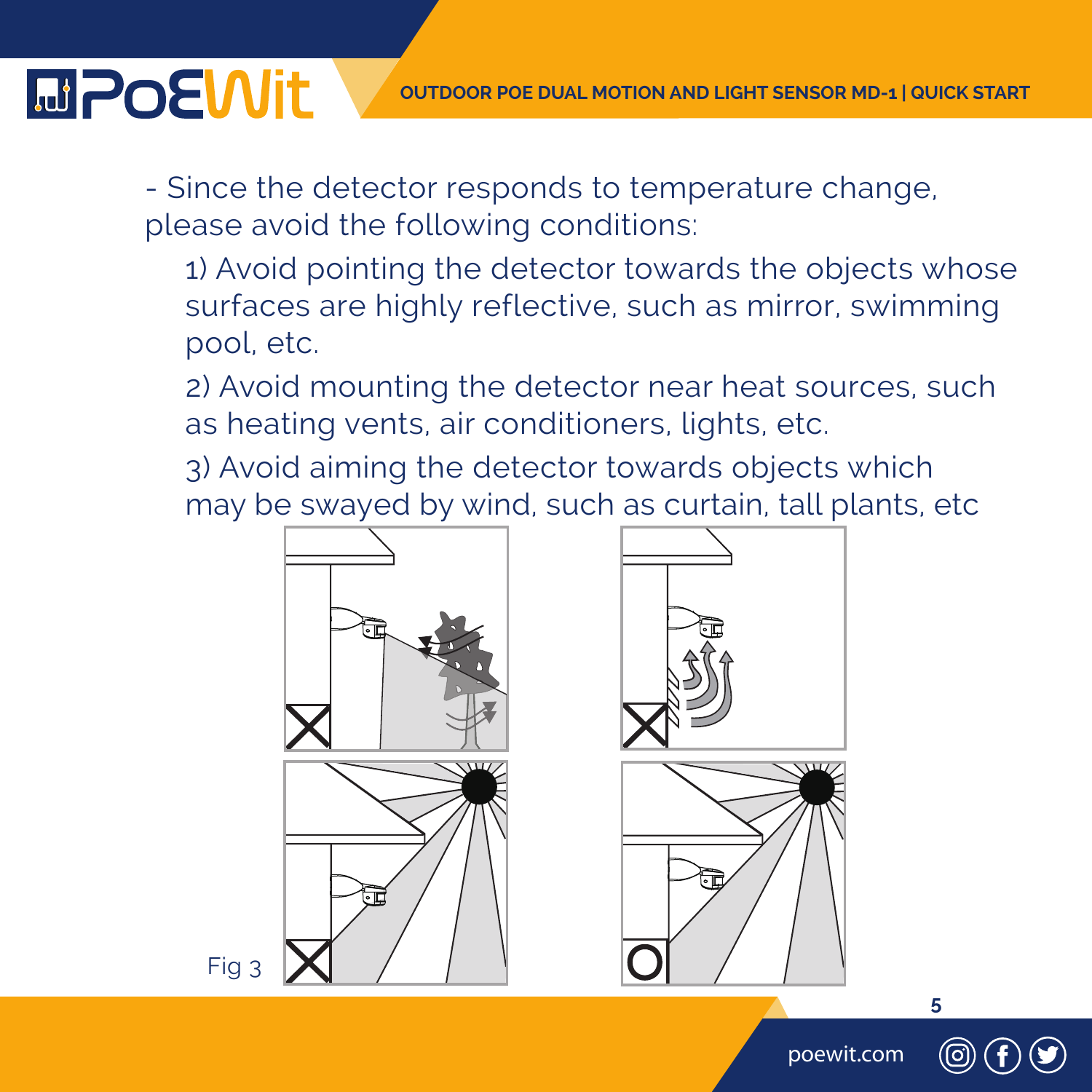### **MPOEWit**

#### - Pay attention to the walking direction on the test proceeding (see fig 4)

#### More sensitive to movement across the detector



#### Less sensitive to movement directly towards the detector



#### Fig 4

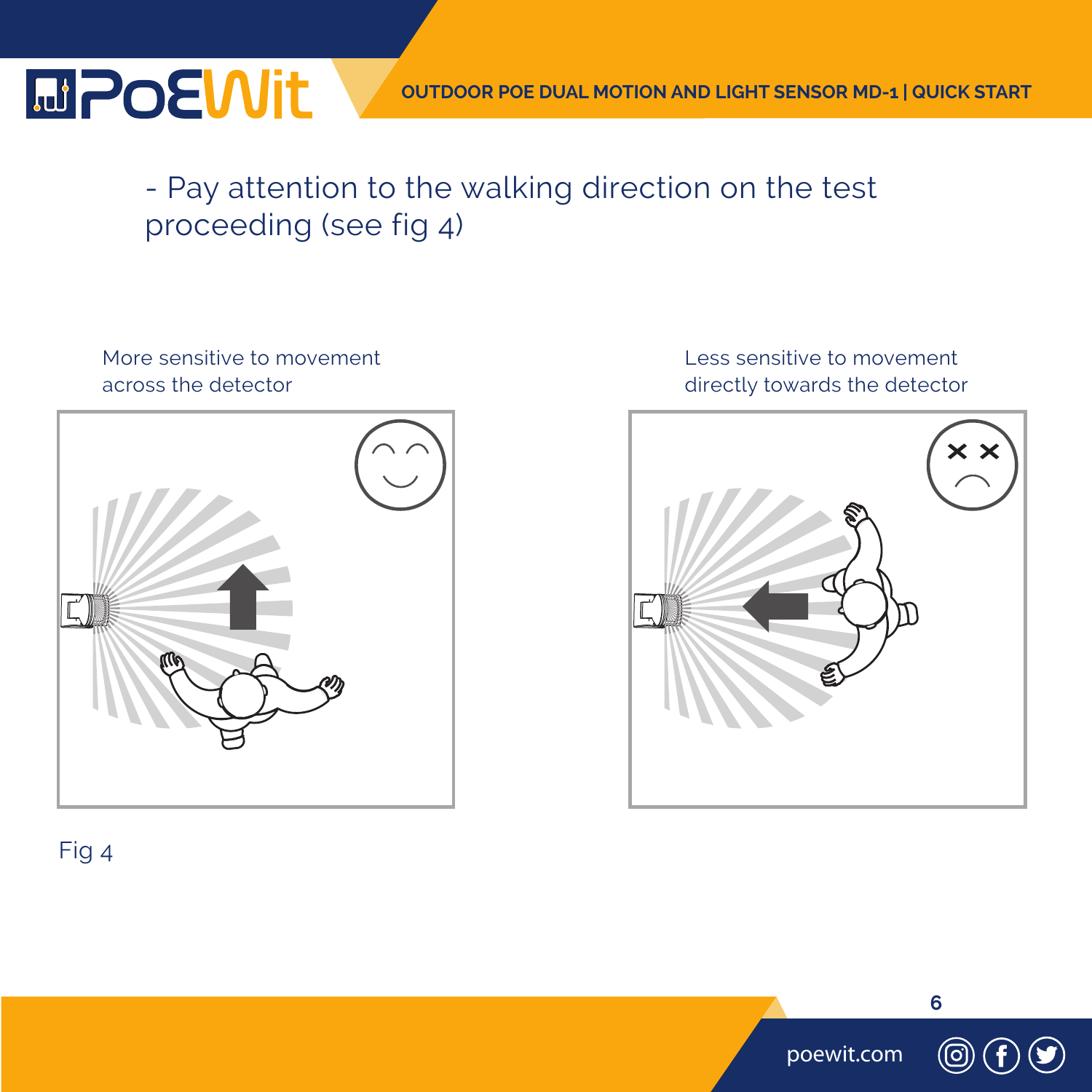#### **4) INSTALLATION PROCEDURE**

- MD-1 can be mounted either on the wall or ceiling.
- Feed the ethernet cable through the rubber gasket (Will need to terminate the RJ45 jack **AFTER** feeding the Cat5 cable through the rubber gasket), then mount the bottom cover on the wall or ceiling using the two screws (see fig 5 and 6)

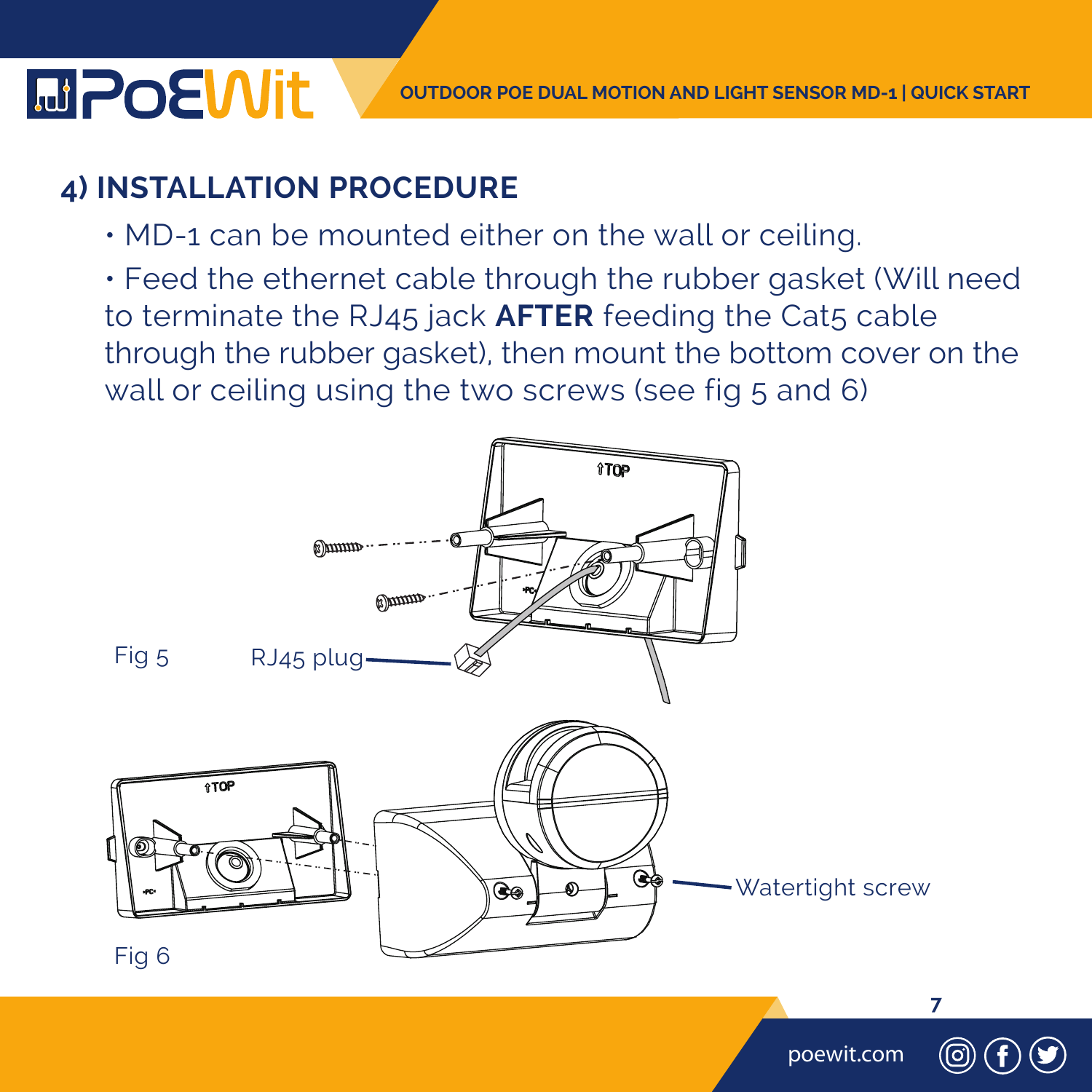## **MPOEWIt**

 • Fix the detector head to the bottom cover and adjust the detector head to be in the right position (see fig 7a & 7b)



 • Detector head can be adjusted downward to max. 40° and upward to max. 90° vertically (see fig 8a) to shorten the detection range, or turned leftward and rightward max 90° horizontally (see fig 8b). Please adjust detector head to get the desired detection field.

poewit.com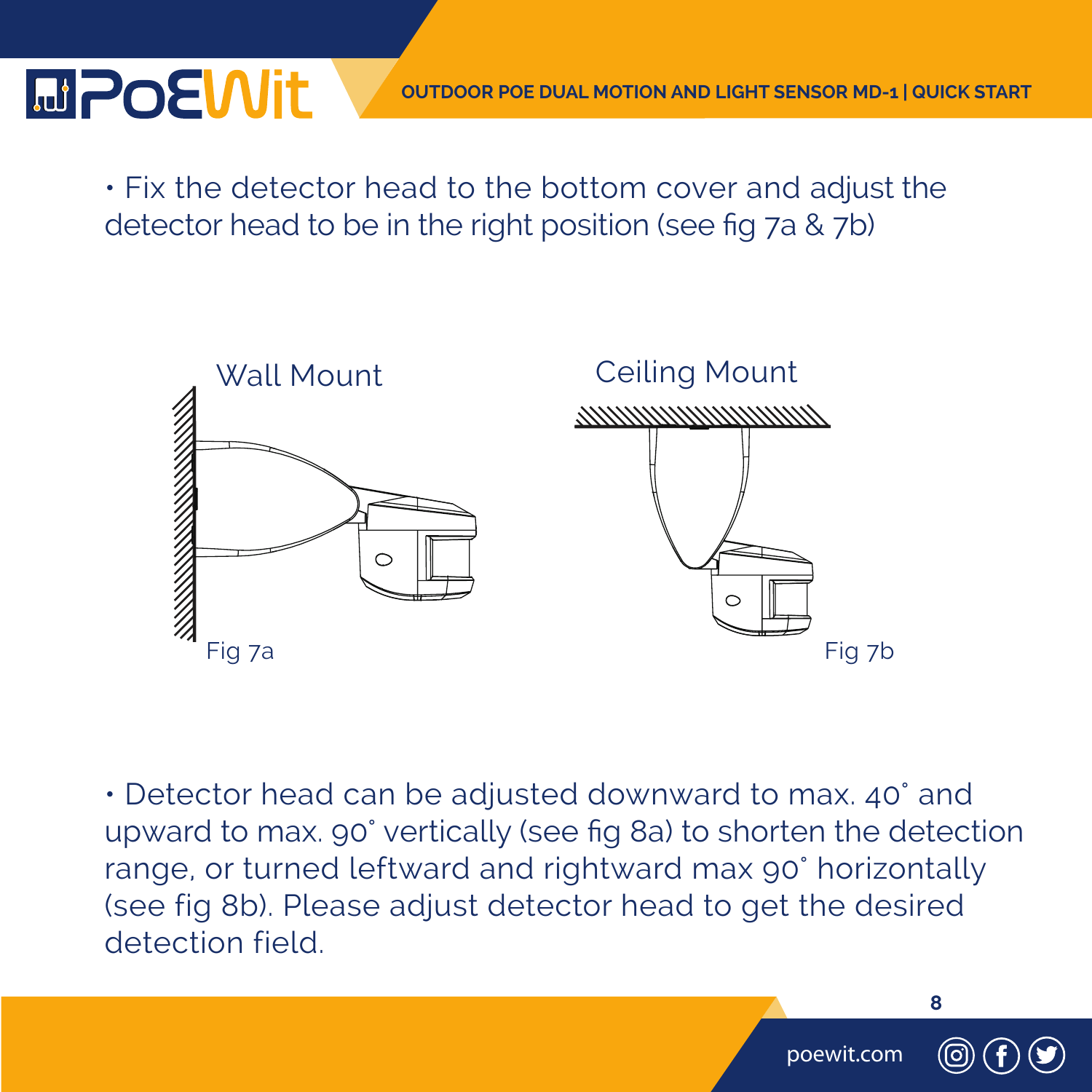#### **OUTDOOR POE DUAL MOTION AND LIGHT SENSOR MD-1 | QUICK START**



#### **5) USAGE OF LENS SHIELD LABEL**

The attached lens shield label can be used to change the detection coverage. With the different layers of labels used, the different coverage can be obtained (see fig 9)

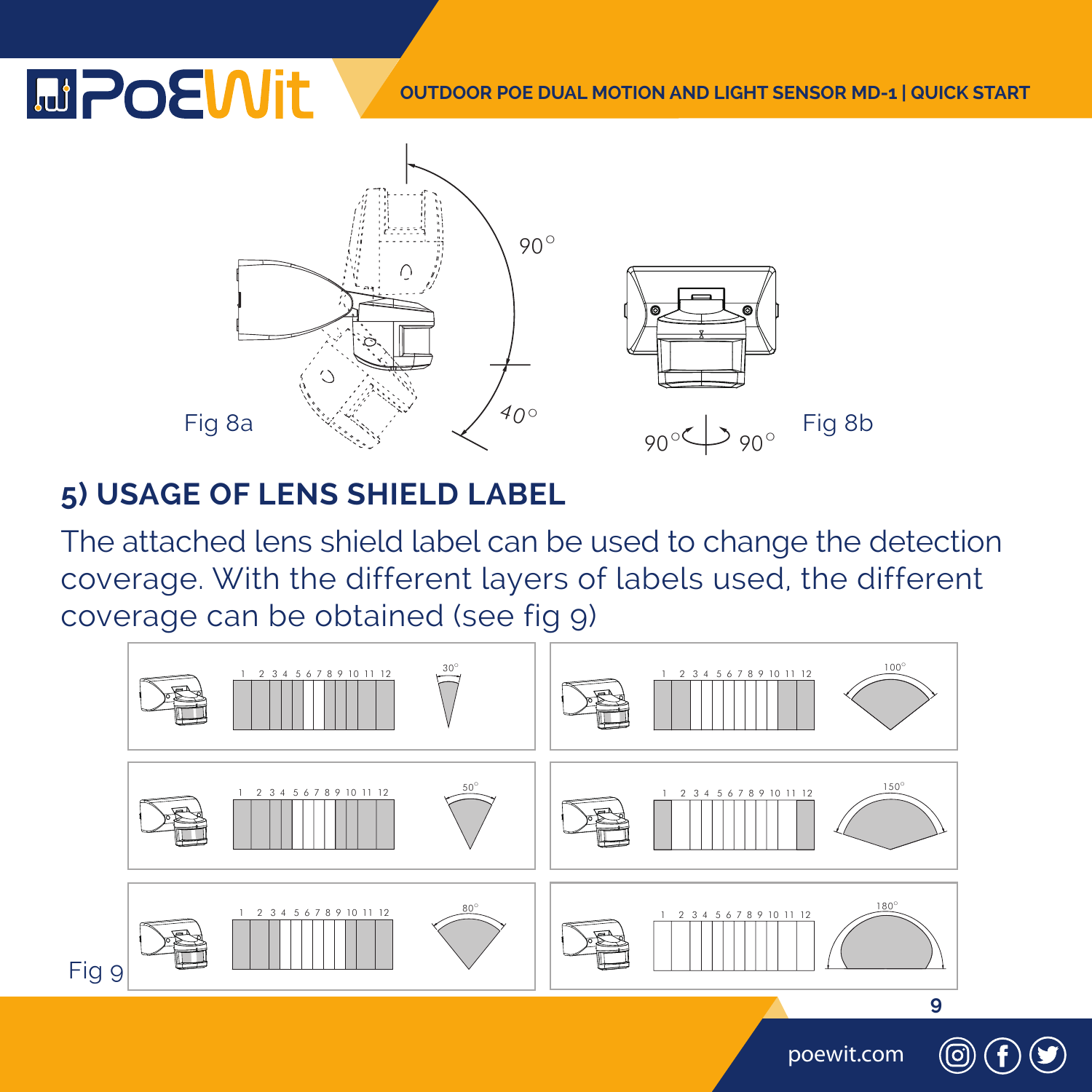#### **6) CONFIGURATION INSTRUCTIONS**

Power up the device and you should be automatically connected to the Internet. You are now ready to download and install our App.

You can search PoEWit in the Apple App Store or Google Play to get the App.

**NOTE: Your device and mobile phone both must have an internet connection through the same external IP address and must be on the same local subnet.**

**After initial configuration, a PoEWit wall switch and/or PoEWit motion detector PIR can control the lights should the internet conection go down.** 





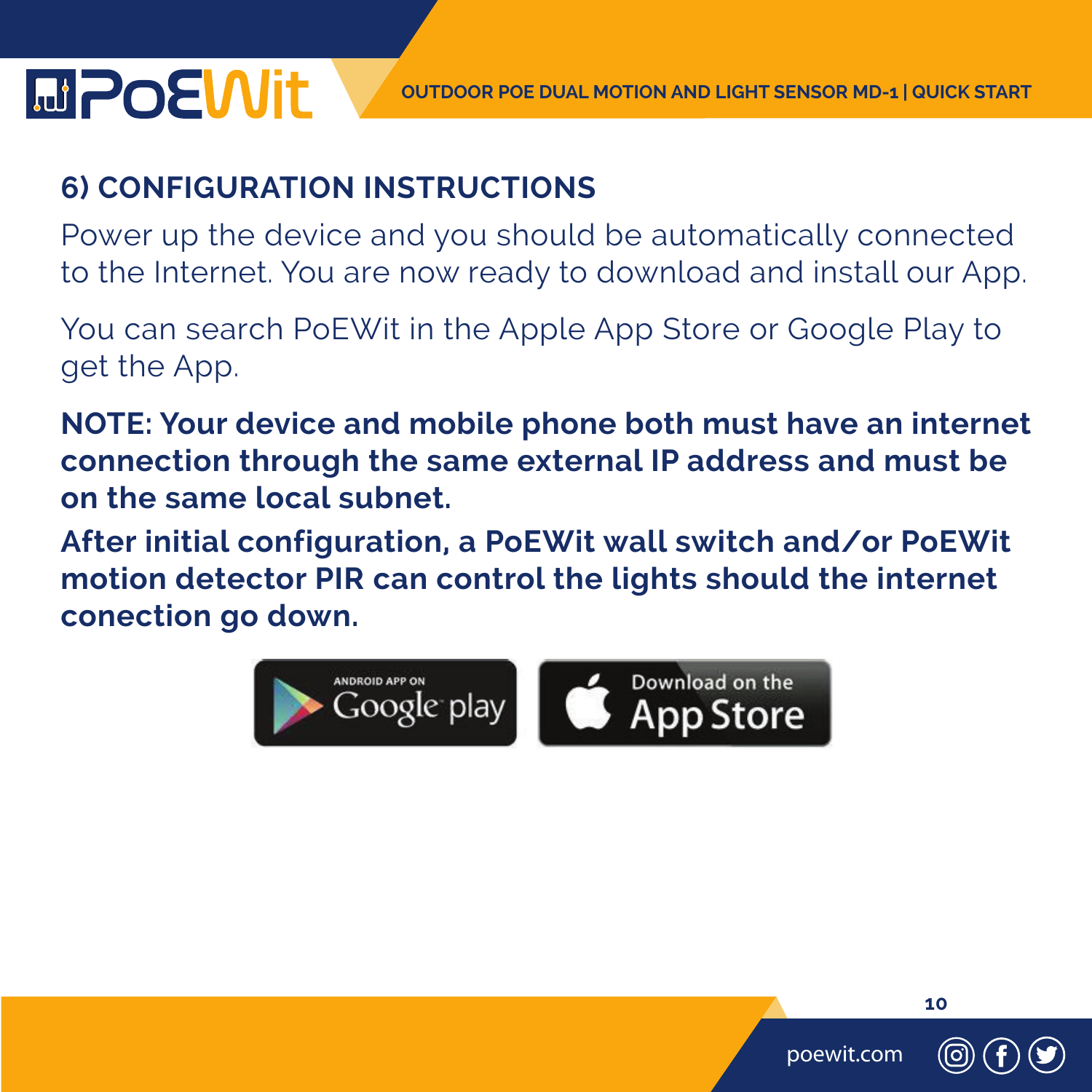#### **7) WALK TEST**

**MPoEWit** 

**NOTE:** It takes approx. 60 sec for detector to warm up after power is supplied, then detector enters into normal operation mode to conduct a walk test.

• Use the app and the LED motion indicator to properly calibrate the motion and light sensor.



Start Finish

- Aim the sensor toward the desired detection pattern.
- Set the "Auto Shutoff Time" in the app to zero.
- Walk from outside across to the detection pattern until the red LED trigger turns on for approx 2 seconds then turns off; the next trigger should be 2 second intervals.
- Adjust the detector head aiming in the direction to be detected
- Use the app to adjust the sensitivity and lux levels

poewit.com